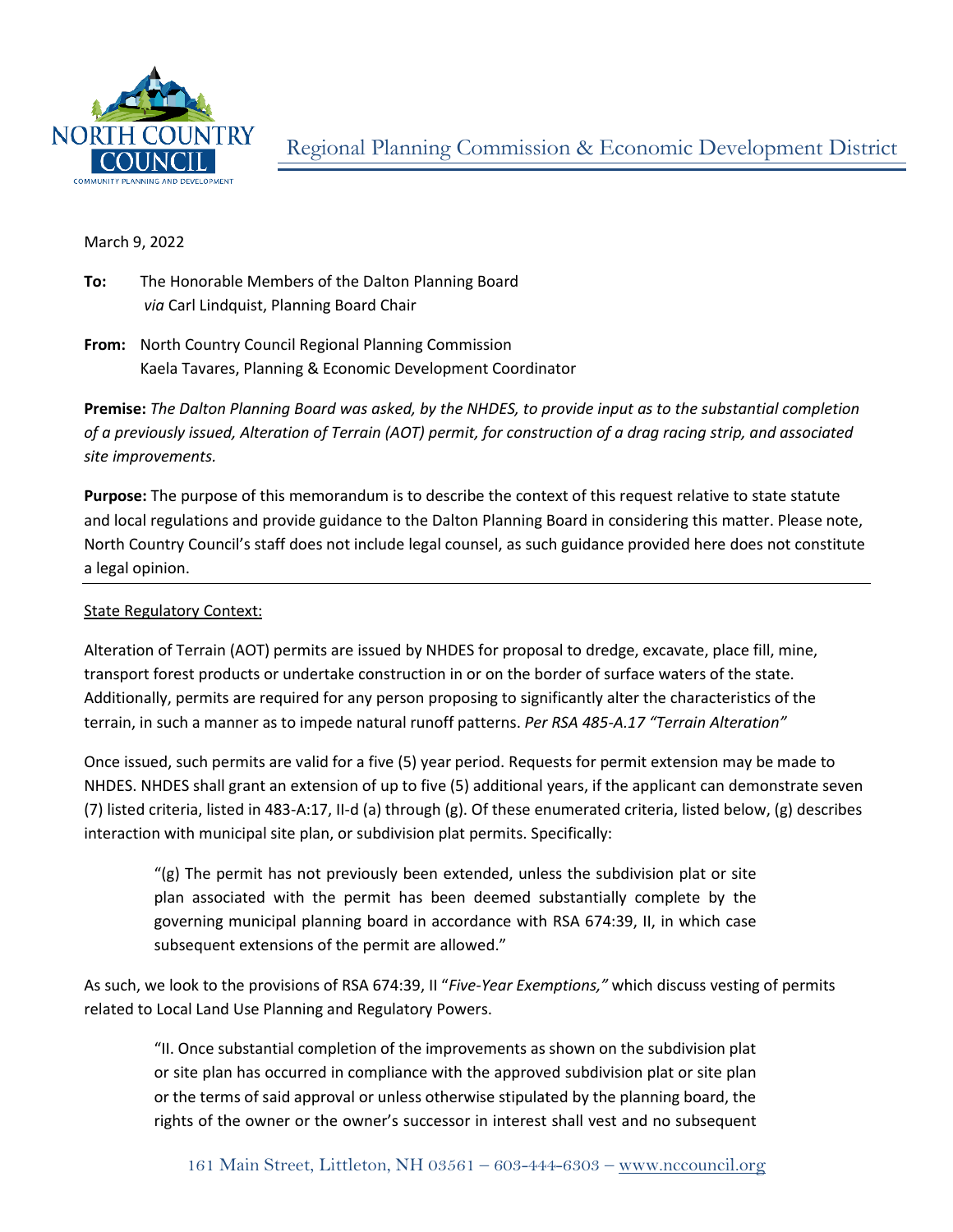change in subdivision regulations, site plan regulations, or zoning ordinances, except impact fees adopted pursuant to RSA 674:21 and 675:2-4, shall operate to affect such improvements."

Reading on, within RSA 674:39, III, Substantial completion of the improvements (as introduced in subsection II) are discussed as follows:

"III. The planning board may, as part of its subdivision and site plan regulations or as a condition of subdivision plat or site plan approval, specify the threshold levels of work that shall constitute the following terms, with due regard to the scope and details of a particular project:

(a) "Substantial completion of the improvements as shown on the subdivision plat or site plan," for the purposes of fulfilling paragraph II."

## Municipal Regulatory Context:

The town of Dalton's Emergency Temporary Zoning provisions passed in 2019. At the time of the landowner's initial application to NHDES in 2011, the community did not have a Zoning Ordinance, or Site Plan Regulations adopted or in effect. Dalton did have an adopted Subdivision Regulation in place at said time, however the proposal does not include the subdivision of land. As such, no municipal land use permits, site plan or subdivision plat approvals, were required or issued, and no thresholds established to define substantial completeness.

Currently, the town of Dalton has adopted an Emergency Temporary Zoning Ordinance, under the provisions of 674:24-29 which is currently in effect and controls development proposals. The Land Use regulations adopted and in place today, do not include a definition of "substantial completion of the improvements" discussed within RSA 674:39 and contemplated within RSA 483-A:17, II-d (g). However the Ordinance does speak to the applicability of the Emergency Temporary Zoning relative to existing conforming or non-conforming uses. As stated in RSA 674:28, I. reads:

"All nonconforming properties in active use when an interim ordinance is passed and adopted may continue indefinitely in their present use."

As such, all new development, undertaken after adoption, needs to comply with the provisions of the Emergency Temporary Ordinance.

## Potential Actions:

Given the context above, the Dalton Planning Board appears to have two (2) paths to consider related to the requested from NHDES relative to the AOT permit and the NHDES authority to issue extensions of said permit.